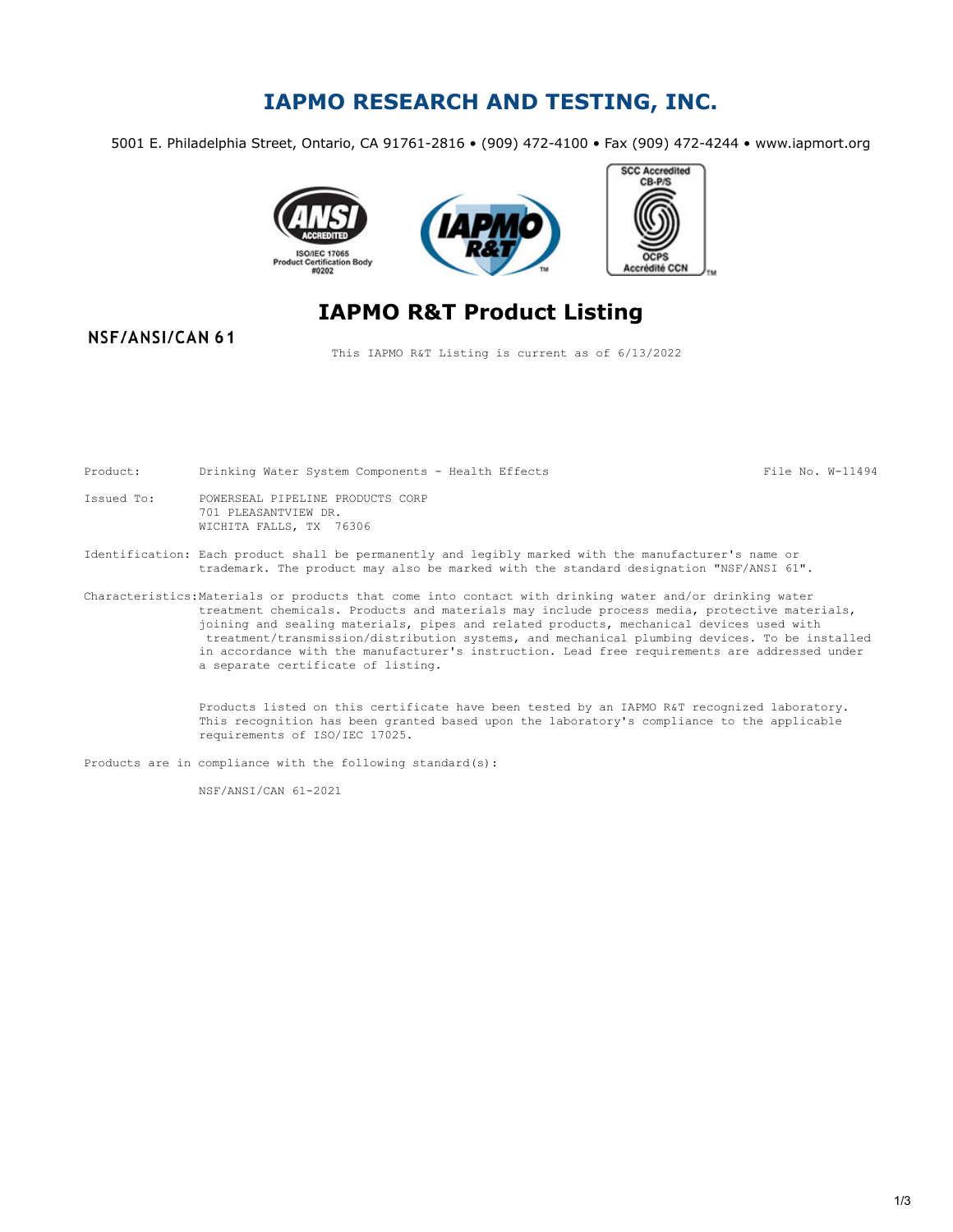#### Product Type **Component**

| <u></u>      |                           |               |
|--------------|---------------------------|---------------|
|              |                           | Water Contact |
| Model Number | <b>Water Contact Temp</b> | Material      |
| 3460AS       | <b>COLD (23C)</b>         | Various       |
| 3460CS       | <b>COLD (23C)</b>         | Various       |
| 3460MJ       | <b>COLD (23C)</b>         | Various       |
| 3480AS       | <b>COLD (23C)</b>         | Various       |
| 3480CS       | <b>COLD (23C)</b>         | Various       |
| 3480MJ       | <b>COLD (23C)</b>         | Various       |
| 3490AS       | <b>COLD (23C)</b>         | Various       |
| 3490CS       | <b>COLD (23C)</b>         | Various       |
| 3490MJ       | <b>COLD (23C)</b>         | Various       |
| 3450AS       | <b>COLD (23C)</b>         | Various       |
| 3425         | <b>COLD (23C)</b>         | Various       |
|              |                           |               |

### Product Type **Component**

| <b>Product Description</b>                   | Model Number | <b>Water Contact Temp</b> | <b>Water Contact Material</b> |
|----------------------------------------------|--------------|---------------------------|-------------------------------|
| All Stainless Saddle                         | 3411AS       | <b>COLD (23C)</b>         | Various                       |
| All Stainless Saddle                         | 3412AS       | <b>COLD (23C)</b>         | Various                       |
| All Stainless Saddle                         | 3416AS       | <b>COLD (23C)</b>         | Various                       |
| All Stainless Saddle                         | 3414AS       | <b>COLD (23C)</b>         | Various                       |
| Double Strap All Stainless Saddle            | 3422AS       | <b>COLD (23C)</b>         | Various                       |
| Ductile Iron Saddle with Bales               | 3411DI       | <b>COLD (23C)</b>         | Various                       |
| Ductile Iron Saddle with Bales               | 3413DI       | <b>COLD (23C)</b>         | Various                       |
| Ductile Iron Saddle with Bales               | 3415DI       | <b>COLD (23C)</b>         | Various                       |
| Ductile Iron Saddle with Bales               | 3417DI       | <b>COLD (23C)</b>         | Various                       |
| Single Band All Stainless Saddle             | 3421AS       | <b>COLD (23C)</b>         | Various                       |
| Stainless Saddle with Strap                  | 3415AS       | <b>COLD (23C)</b>         | Various                       |
| Stainless Saddle with Strap                  | 3417AS       | <b>COLD (23C)</b>         | Various                       |
| <b>End Cap Coupling</b>                      | 3501EC       | COLD (23C)                | Various                       |
| <b>Flange Coupling Adapter</b>               | 3526         | <b>COLD (23C)</b>         | Various                       |
| Insta-Flange Adapter (Heavy Duty)            | 3532         | <b>COLD (23C)</b>         | Various                       |
| Insta-Flange Adapter (Light Duty)            | 3531         | <b>COLD (23C)</b>         | Various                       |
| Long Barrel Coupling                         | 3501         | <b>COLD (23C)</b>         | Various                       |
| Long Barrel Powermax Coupling                | 3506         | <b>COLD (23C)</b>         | Various                       |
| Powermax Coupling                            | 3506         | <b>COLD (23C)</b>         | Various                       |
| Powermax Coupling                            | 3506AS       | <b>COLD (23C)</b>         | Various                       |
| Powermax Reducing Coupling                   | 3506         | <b>COLD (23C)</b>         | Various                       |
| <b>Transition Coupling</b>                   | 3501         | <b>COLD (23C)</b>         | Various                       |
| Transition Cutting-In Sleeve                 | 3520         | <b>COLD (23C)</b>         | Various                       |
| <b>Transition Flanged Coupling Adapter</b>   | 3521         | <b>COLD (23C)</b>         | Various                       |
| A/C Coupling Leak Repair Clamp               | 3233         | <b>COLD (23C)</b>         | Various                       |
| Adams Style Double Panel                     | 3111         | <b>COLD (23C)</b>         | Various                       |
| Adams Style Double Panel Tapped              | 3113         | <b>COLD (23C)</b>         | Various                       |
| Adams Style Single Panel                     | 3110         | <b>COLD (23C)</b>         | Various                       |
| Adams Style Single Panel Tapped              | 3112         | <b>COLD (23C)</b>         | Various                       |
| All Stainless Collar Leak                    | 3143AS       | <b>COLD (23C)</b>         | Various                       |
| All Stainless Double Panel                   | 3122AS       | COLD (23C)                | Various                       |
| All Stainless Double Panel Tapped            | 3132AS       | <b>COLD (23C)</b>         | Various                       |
| All Stainless Double Panel for High Pressure | 3122AS       | <b>COLD (23C)</b>         | Various                       |
| All Stainless Patch Clamp                    | 3151AS       | <b>COLD (23C)</b>         | Various                       |
| All Stainless Sewer Clamp                    | 3121ASLW     | <b>COLD (23C)</b>         | Various                       |
| All Stainless Single Panel                   | 3121AS       | <b>COLD (23C)</b>         | Various                       |